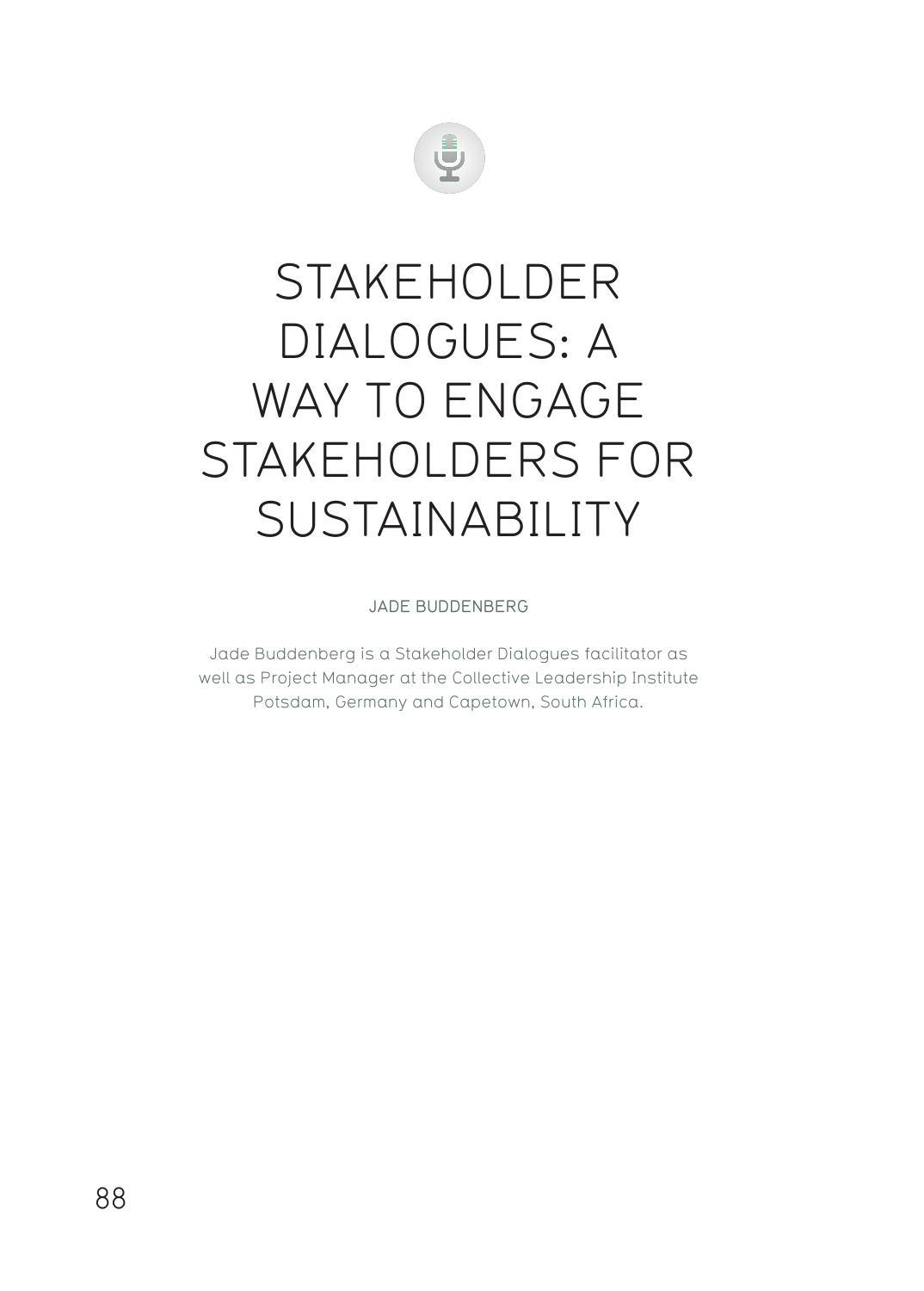Understanding how to engage stakeholders for sustainability boils down to the question: *Why should we or others care about sustainability*? The abstract concept only becomes real and personal when it affects something of interest to us. Such interests vary from trivial to profound. My neighbour, for instance, just gave birth to her first-born and is concerned about how to raise him in a sustainable future. A friend in New York has started to fight climate change because she suffered from the abnormal, brutally cold weather at the beginning of this year. One of my work colleagues developed a new concept for work-life balance for her team in order to decrease staff turnover and contribute to the social sustainability of her organisation. They all have a very tangible stake in a sustainability issue. In other words, they are stakeholders of sustainability. And in some way or another, we all are. But when do we choose to act on our stake?

*Stakeholder participation* is a buzzword in different kinds of governance: corporate, good and environmental. The idea is that people become passionate about issues to which they feel personally connected – when they have a stake. Involving those who are passionate about a particular issue has the potential to make a project more efficient and long-lasting. Why is that so? First, harnessing collective intelligence leads to more informed decision-making. Secondly, risks are decreased by diversifying the knowledge base. And, when those who will implement are involved in decision-making, not only does ownership of the process increase, but with it also the likelihood of successful realisation. When the people who are directly affected participate in building a project, the risk of a backlash decreases. In short, quality collaboration leads to better results: sustainability can greatly benefit from stakeholder participation.

By involving people who are immediately affected by a development of any kind – be it a strategy, a project or a policy decision – they are given the opportunity and the space to be active citizens, and by participating, individuals exercise their citizenship actively. Professor Andrew Dobson of Keele University considers "environmental citizenship" a possible way of linking individuals to the common good. In that sense, we see our personal contribution in a wider context and in connection to others and their issues. Participation thus links the individual to something larger, something they have a personal stake in, something that is collective.

What we learn is that participation and sustainability go hand-inhand. Active participation is the fundamental first step, but not the silver bullet that can solve sustainability challenges. For example, a car manufacturer takes the decision to send out a questionnaire to its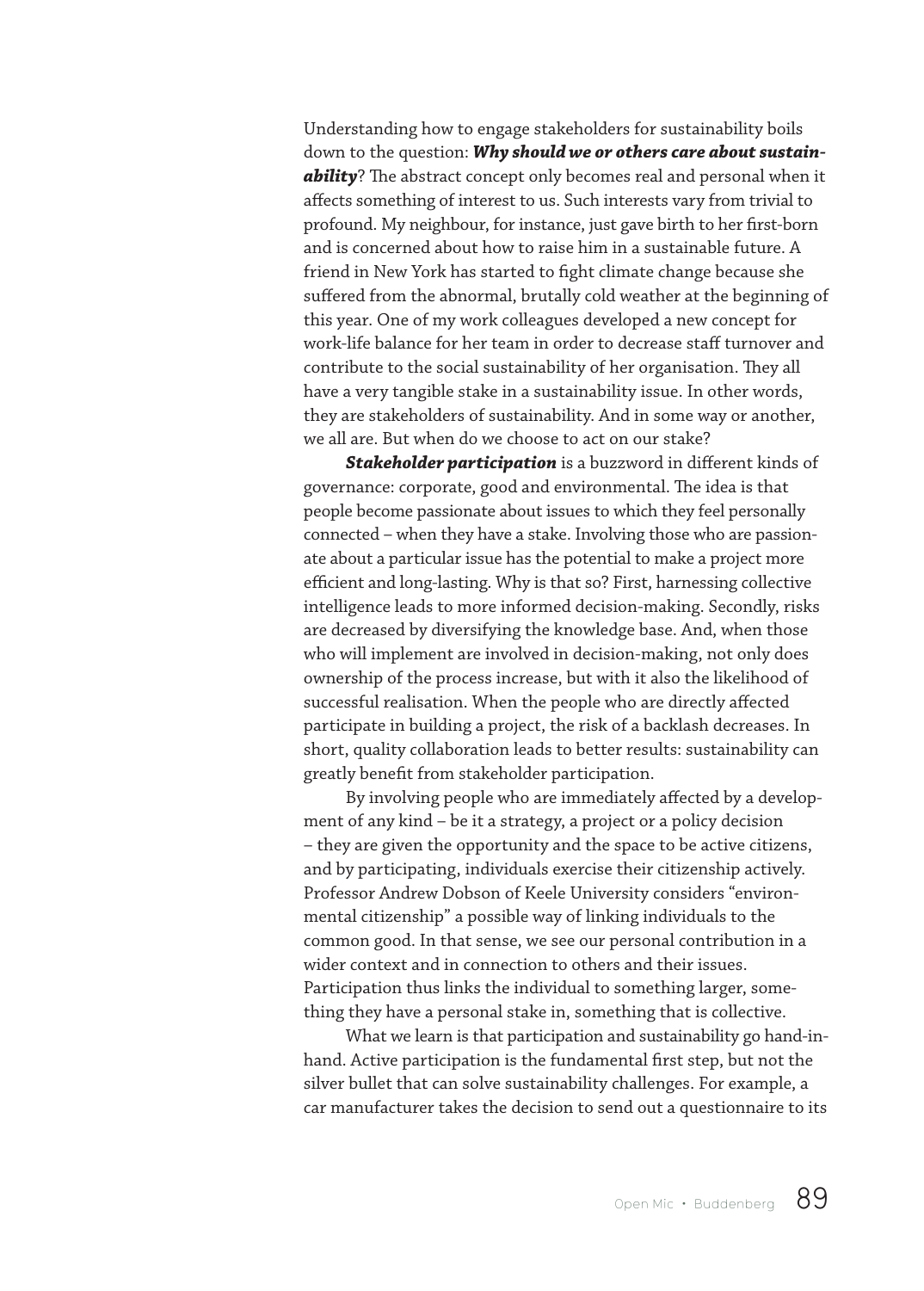stakeholders asking them for their opinion on the factory's carbon emission goals. While this may give the strategic managers impetus to act, it has not solved the sustainability issue itself, which is reducing CO<sub>2</sub> emissions to slow down global warming. The question remains: How many people respond to the questionnaire and how are their responses used? The missing key element here is *dialogue*, an essential in stakeholder participation for sustainability.

The question of how to make dialogue successful and fruitful is as old as humankind. Dialogue is an art of talking together that enables a flow of meaning among people. It is, then, the "art of thinking together" in a way that leads to progress through understanding differences, enacting respect and contributing. People who have experienced dialogue often feel that they have rediscovered a part that seemed lost in their day-to-day conversations, a part that is absent from most of conversations during meetings, conferences, and workshops. Ideally, dialogue enables people to bring out differences and to fill them with both meaning and purpose. Dialogue thus fosters a way of thinking and reflecting together that allows inquiry in a setting where tension and conflict can be explored.

Dialogue is a stance. It is a different way of bringing oneself into  $\prod_{\mathbf{0}=\mathbf{1}}^{+}$ the world. At the core of it is the quality of presence, a way of being in the world that helps others to bring out their best. As a practice amongst a group of people, it is also the cornerstone for an approach to significant systems change. The purpose of negotiation is to reach a compromise between parties who differ. The intention of dialogue, however, is to reach a new level of understanding and, in doing so, to form a new basis from which to think and act collectively. Dialogue is, therefore, the basis for participation in order to build a sustainable world.

ELSEWHERE IN OC "Sustainability needs citizens, but do citizens need sustainability? Introduction to a disruptive worldview" This issue page 8

Since dialogue implies that no position is final and that new and unthought-of possibilities or solutions might arise from a conversation, it requires us to suspend our habitual ways of talking with each other.

What are the requirements for dialogue? Since dialogue implies that no position is final and that new and unthought-of possibilities or solutions might arise from a conversation, it requires us to suspend our habitual ways of talking with each other. It requires the capacity to listen to the wholeness which already exists, to respect the integrity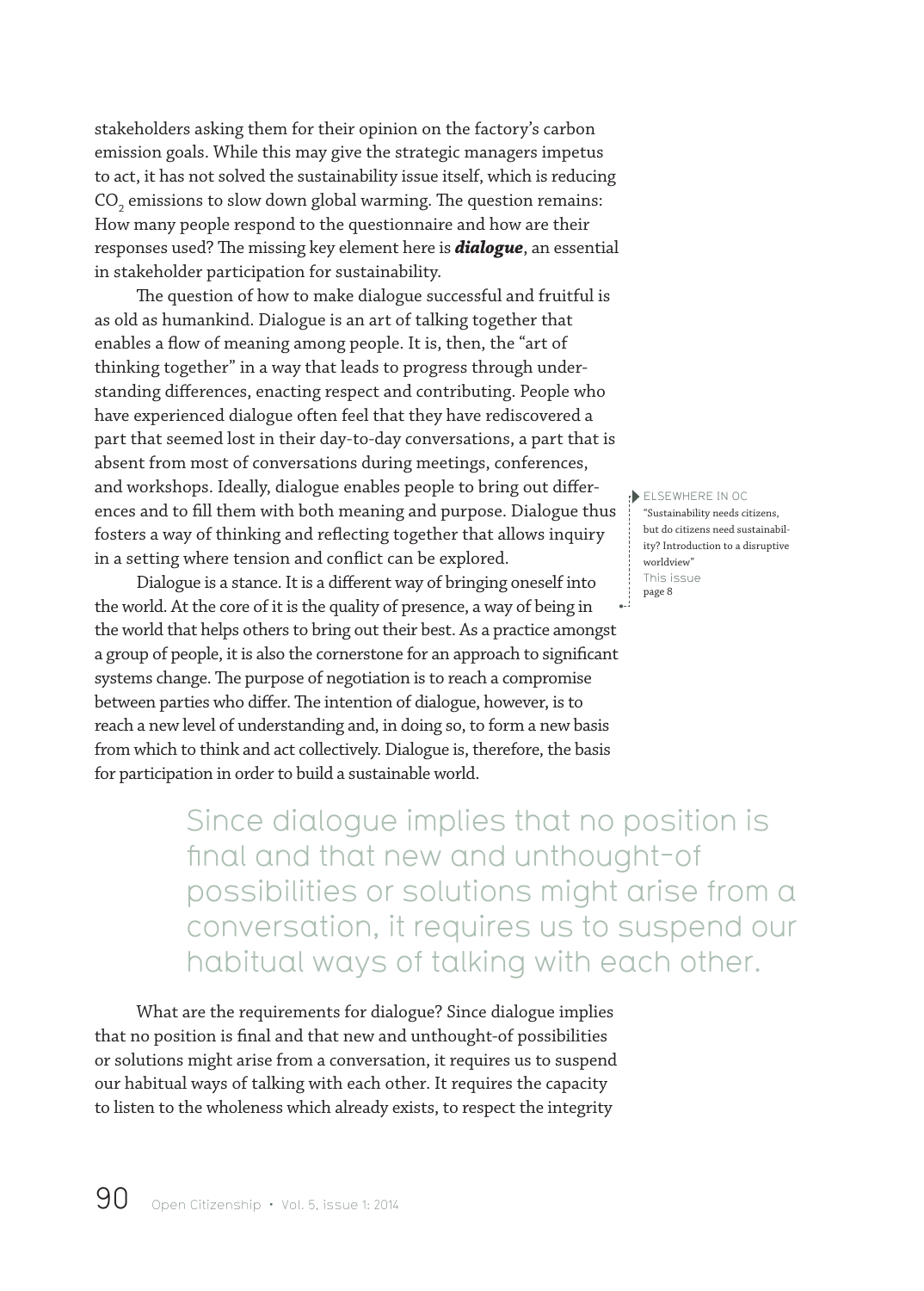of another person in reaching out in order to understand, to observe, and to speak with an authentic voice, suspending one's own assumptions. Dialogue means respecting the other point of view and welcoming diversity as value. It requires awareness about oneself, one's own habitual way of bringing one's personality into a conversation and the potential pitfalls arising from this. Dialogue invites the person to engage, to contribute and to find a purpose in shared meaning.

We can only co-create a sustainable way of life by working collectively towards common goals. Implementing Stakeholder Dialogues means attending to a series of success factors. The first set revolves around "Exploring and Engaging". A small case study best illustrates these principles. The organisation of UN Women in Georgia initiated the appointment of advisory positions for gender equality and women's rights by the Georgian Prime Minister through Stakeholder Dialogues. They first made sure to "Understand the Context", conducting a stakeholder analysis and holding informal conversations to understand the situation. Next, they got the relevant stakeholders interested in their cause, thereby "Building Resonance". It was also vital to build an alliance from the stakeholder landscape, a small group of people who were engaged and dedicated to the cause and would carry momentum. This "Container for Change", included reps of USAid, SIDA along with UNDP, UNFPA and civil society organisations, among others. Before even launching the initiative, the foundation for a sound Stakeholder Dialogue was in place, upon which the project built and formalised their case. It is important for this phase to "Identify the Common Goals of the Stakeholders", those that they can all move towards despite their diverse interests. In December 2012, the Gender Theme Group chaired by UN Women organised the stakeholder meeting to discuss the importance and role of "gender equality" and "women's rights"; at this event the prime minister announced the establishment of a respective advisory position within the executive branch. UN Women and other non-governmental actors were asked to nominate candidates for the position. This represented an interim success for the initiative. It is important to "Celebrate Successes" to keep stakeholders engaged and make the fruits of their labour visible. Furthermore, "Transparency in Communication" needs to be upheld religiously to foster inclusiveness and ownership for the stakeholders involved. Tolerance, mutual respect, overcoming stereotyping, and a "Willingness to Reach Consensus" are indispensable in this process, which allows the voices of those who may be weakly represented in existing positionfinding and decision-making procedures to be heard.